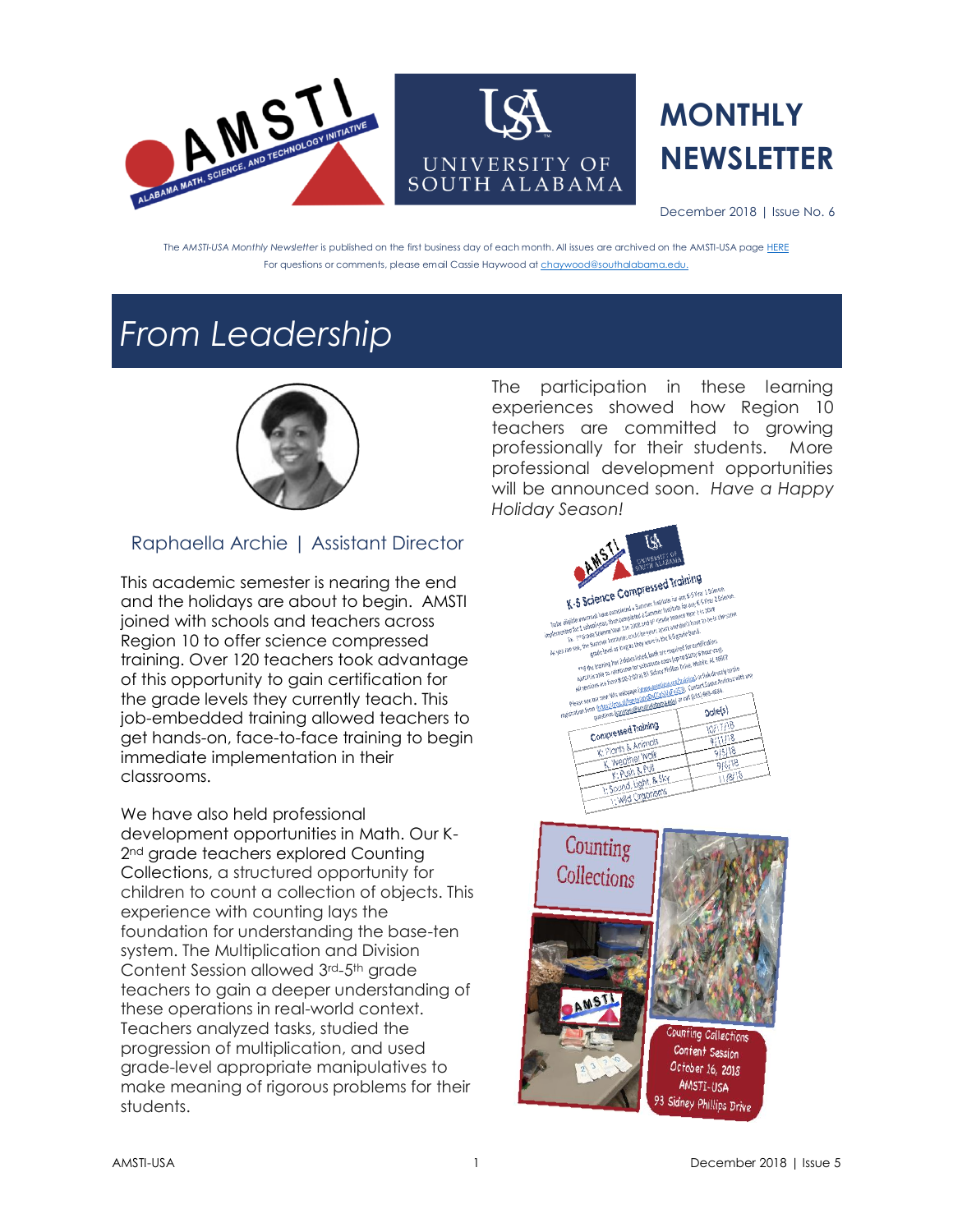### *Materials Corner*

### **New Website**



Susan Andress | Business Manager

Over the summer we found out that Wikispaces was closing permanently. Our new website, amstiusa.org, is up and running. AMSTI.org is the statewide website. AMSTI**USA**.org is our local, region 10 website.

#### **Information that can be found on our website:**

Home Page – upcoming events, photo slideshow of past events

Staff- contact information

Training- information about upcoming sessions with links to registration forms

Bookkeeper's Corner- link to substitute reimbursement request portal and how-to video

Newsletter – archives of previous issues







#### Material's Center-

- link to submit Material Work Order (for missing/damaged items)
- kit rotation schedules
- kit delivery/return schedules (updated each summer)
- grade specific pages with packing slips, organism care sheets/videos, correlation documents, special notes, errata sheets…





#### **Information to be added soon:**

-Safety Data Sheets to each grade level page

-Lead teacher information

-Poster attachments (grade level course of study, 3-Dimensional Learning Bookmark, Evaluate Chart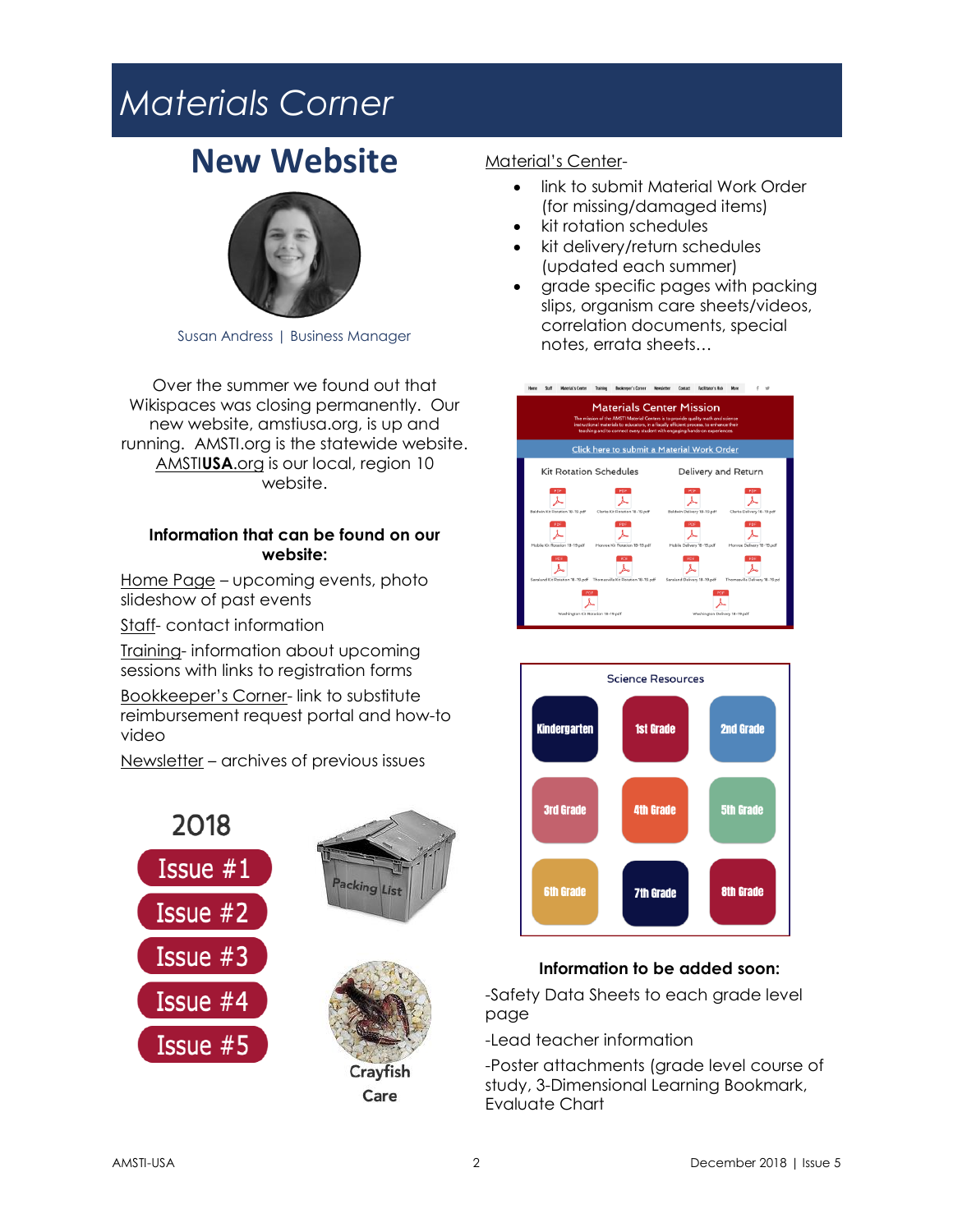# *Math Highlights*

#### **AMSTI-USA Partners with the Alabama Council of Teachers of Mathematics (ACTM)**

By Elizabeth Hammonds

The latest ACT conference was held in Birmingham, Alabama on November 1-2, 2018. The Keynote speaker was the National Council of Teachers of Mathematics (NCTM) president, Dr. Robert Berry. This year's conference focused on promoting equity within the math classroom so that every student has the opportunity to succeed.

AMSTI-USA secondary math specialist, Elizabeth Hammonds, in conjunction with AMSTI-UM presented a session called "Creating Equity Using the Concrete-Pictorial-Abstract (CPA) Model." The session was attended by teachers K-12 and focused on making sense of mathematics through manipulatives and pictures to build procedural fluency from conceptual understanding.

Next year's ACTM conference will feature Dr. Jennifer Bay-Williams as the keynote speaker. Her work focuses on student-centered mathematics and developing resources and tools for coaches to implement in their schools and districts. ACTM 2019 conference will be one you do not want to miss!



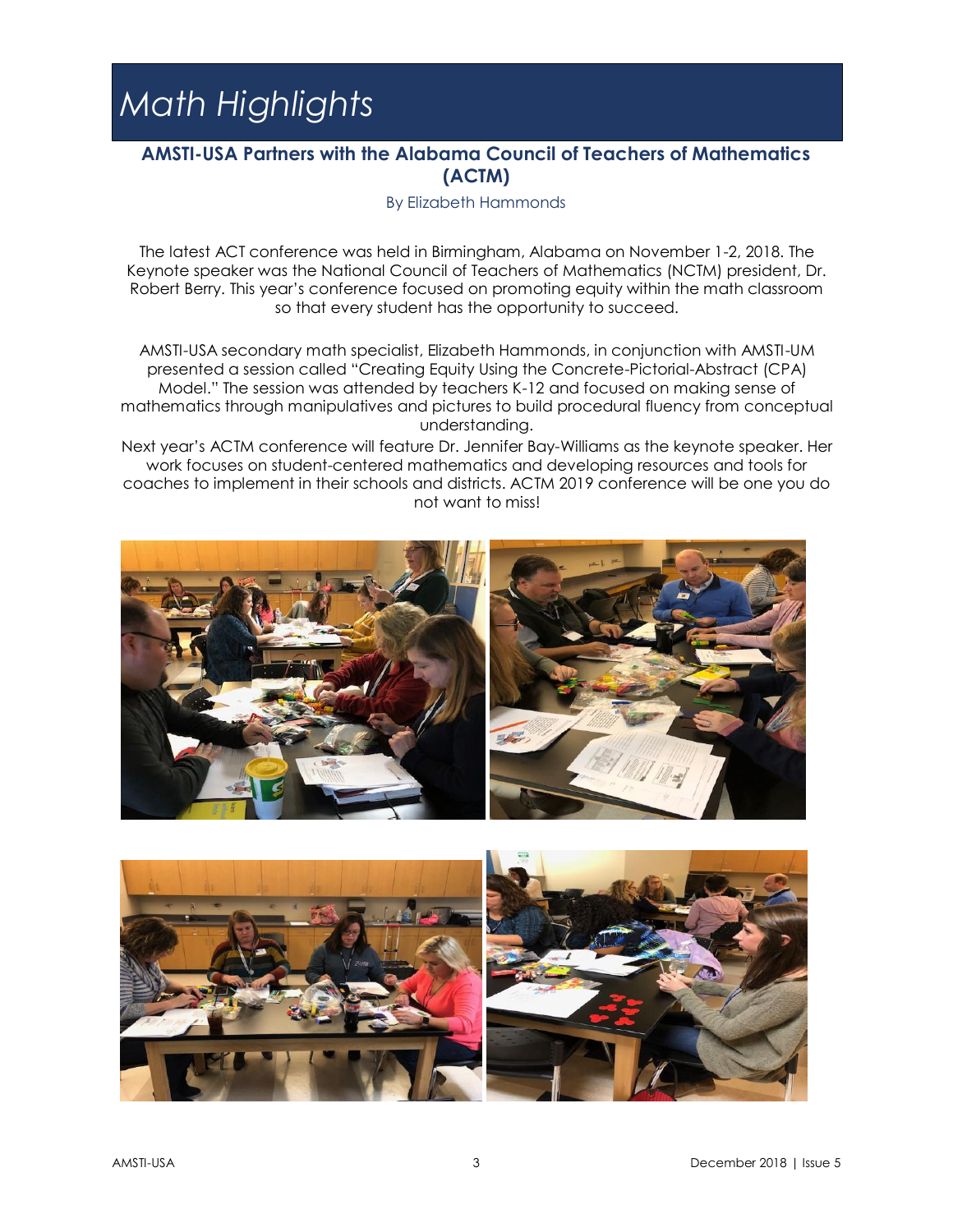#### **Math Fluency Resources for K-5th**

By Angela Williams



Achieve the Core has compiled a collection of activities from a variety of valid sources in one place. These are focused on fluency and building number sense in a meaningful way. Many are routines that can be easily infused into daily lessons.

[https://achievethecore.org/page/2948/fluency-resources-for-grade-level](https://achievethecore.org/page/2948/fluency-resources-for-grade-level-routines)[routines](https://achievethecore.org/page/2948/fluency-resources-for-grade-level-routines)



Using the Rekenrek (or Math Rack)

AMSTI's new Summer Institute training provides K-2<sup>nd</sup> grade teachers with a demonstration rekenrek that can be used to build fluency within 20. This tool is new to many teachers. The links below are videos that can help teachers learn more about this tool and ways it can be used for instruction.

- ➢ <https://www.youtube.com/watch?v=ddn5Yrbezss>
- ➢ [https://www.youtube.com/watch?v=B4\\_YvwpIQwU](https://www.youtube.com/watch?v=B4_YvwpIQwU)
- ➢ <https://www.youtube.com/watch?v=pk9TbuAPQ7E>
- ➢ <https://earlymath.erikson.edu/how-to-use-a-rekenrek/>
- ➢ <https://www.youtube.com/watch?v=3uhHMLiYiOU>

I LOVE THIS TOOL! If you are interested in using this tool with your students, the elementary math specialists at AMSTI-USA can help you make some for your students.